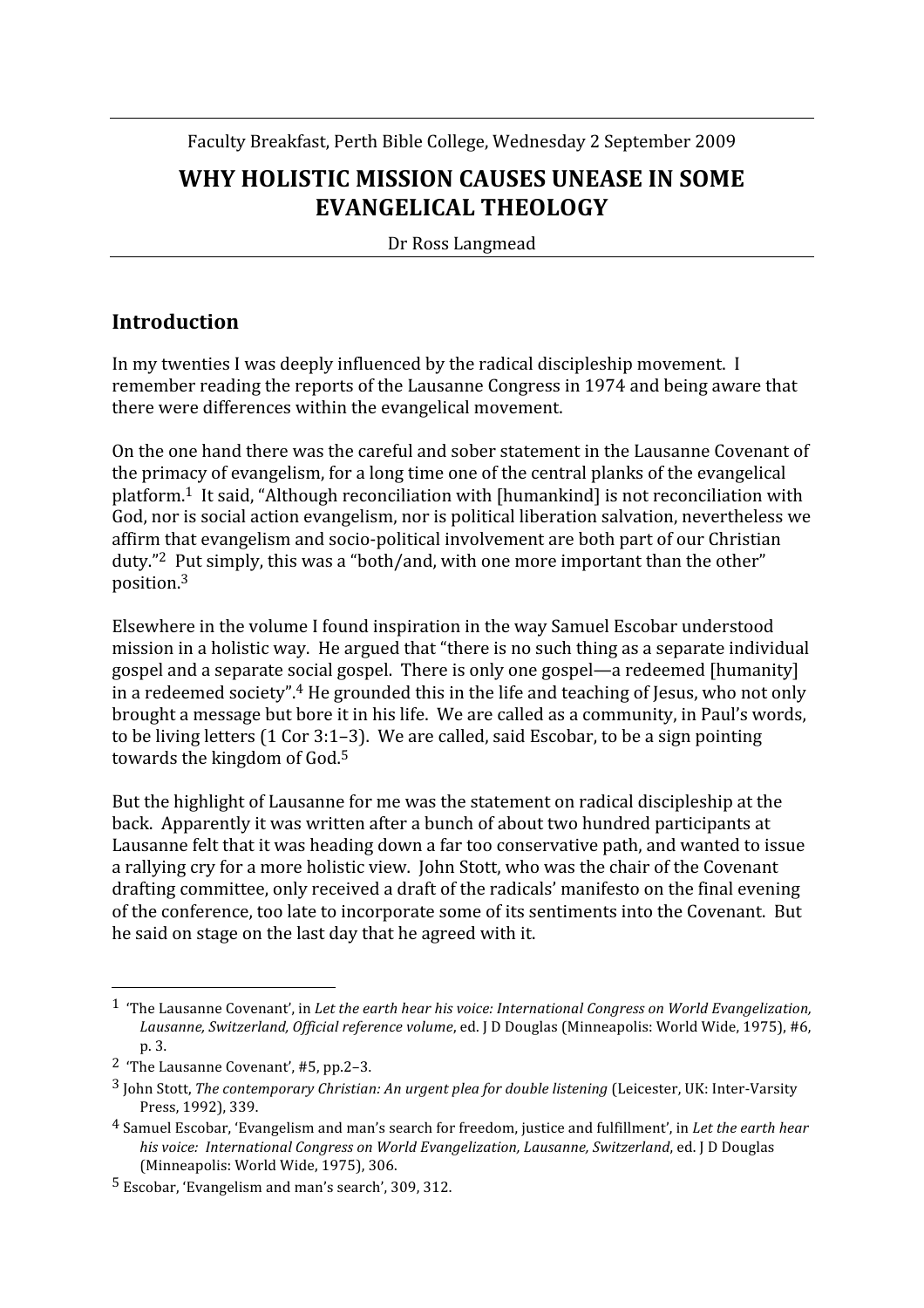Its vision is that God's Good News in Jesus Christ is "of liberation, of restoration, of wholeness, and of salvation that is personal, social, global and cosmic. Jesus is Lord!"<sup>6</sup> It said, "We must allow God to make visible in the new humanity the quality of life that reflects
Christ
and
demonstrates
his
reign".7

In the thirty-five years since Lausanne, these differences have continued to be played out in evangelical theology, and I'd like to look at why some Evangelicals still uneasy about
holistic
mission.

## **Evangelicalism**

First I need to say what I mean by Evangelicalism. I take it to be a broad movement marked
by

- a high view of the authority of scripture,
- a belief in the need for individual conversion and therefore
- an enthusiasm for evangelism,
- an emphasis on a personal relationship with God, and
- (less universally) an assortment of doctrines considered essential, such as the
substitutionary
atonement,
the
virgin
birth,
the
physical
resurrection
of Jesus
Christ
and
the
historical
second‐coming.

David
Bebbington
sums
these
up
under
four
headings:
conversionism,
activism, biblicism and crucicentrism. "Together they form a quadrilateral of priorities that is the basis
of
Evangelicalism."8

But there are many varieties of evangelicalism.<sup>9</sup> Fundamentalism affirms the verbal inspiration
of
scripture
and
its
total
inerrancy,
and
fights
a
battle
against
all
biblical criticism,
evolution,
equality
for
women
and
so
on.

It
tends
to
withdraw
from
the
world and
live
in
opposition
to
it.

There
are
many
we
could
call
conservative
Evangelicals—or
perhaps
simply mainstream
Evangelicals—who
are
more
open
to
the
role
of
interpretation
in
reading the
Bible
and
allow
some
contextual
readings.

Many
of
these
are
open,
for
example,
to women's
leadership
in
the
church.

Those
who
are
sometimes
called
"open
Evangelicals",
or—if
they
are
socially
and politically
active—"radical
Evangelicals",
on
the
other
hand,
often
allow
a
degree
of historical and critical study of the biblical text, strongly affirm social action, push for the equality of women, and are often active in ecumenical councils as an evangelical voice.<sup>10</sup>

<sup>&</sup>lt;sup>6</sup> Theology and implications of radical discipleship', in Let the earth hear his voice: International Congress on World Evangelization, Lausanne, Switzerland, ed. J D Douglas (Minneapolis: World Wide, 1975),
1294–1296.

<sup>7</sup> 'Theology
and
implications
of
radical
discipleship',
1295.

<sup>8</sup> David
W
Bebbington, *Evangelicals
in
modern
Britain:
A
history
from
1730
to
the
1980s*(London:
Unwin, 2008),
3.

<sup>&</sup>lt;sup>9</sup> See the brief summary in Arthur Glasser, 'Evangelical missions', in *Toward the 21st century in Christian* mission, eds. James M Phillips and Robert T Coote (Grand Rapids: Eerdmans, 1993), 11-12.

<sup>10</sup> See
the
good
summary
in
Paul
Merritt
Bassett,
'Evangelicals',
in *Dictionary
of
the
ecumenical*  movement, eds. Nicholas Lossky et al. (Geneva: World Council of Churches, 1991), 393-395.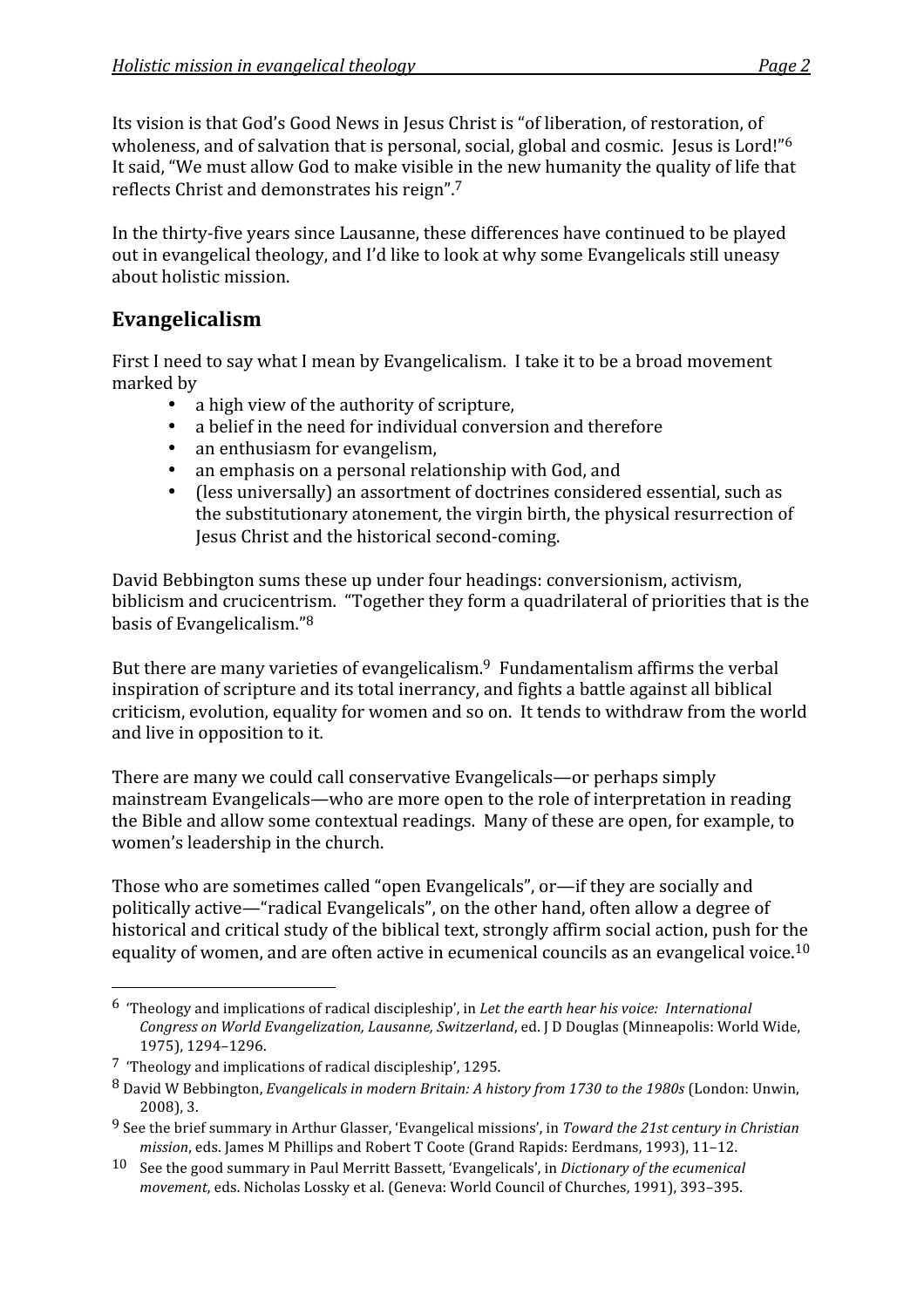It is in this broad grouping that we find holism most often. Many holistic evangelical voices are to be found in the Two-Thirds World, perhaps predictably, because there the physical,
social
and
political
needs
of
most
people
are
huge
and
overwhelming,
and
a gospel
that
doesn't
speak
to
survival
alongside
eternal
life
is
hardly
Good
News
at
all.

Amongst
fundamentalists,
it
is
my
experience
that
mission
is
seen
reduced
to evangelism.

That
is,
social
action
and
ecological
mission
are
just
not
in
the
picture.

It is amongst conservative or mainstream Evangelicals where I find the interesting debate
going
on.

Many
are
open
to
holistic
mission
and
yet
there
many
who
are
uneasy about
it,
perhaps
unable
to
dismiss
the
social,
political
and
environmental
dimensions of
the
gospel,
but
not
sure
how
to
fit
it
into
a
framework
where
our
individual relationship
with
God
has
such
primacy.

### **Holistic
mission**

It's time I defined what I mean by holistic mission, though Escobar put it pretty well in my
earlier
quotation:
"There
is
only
one
gospel—a
redeemed
[humanity]
in
a
redeemed society".11

To
me
holistic
mission
affirms
that
although
there
are
many
tasks
and
dimensions
of Christian mission there is only one overarching goal, and that is to co-operate with God's mission to reconcile the world to Godself in all of its relationships—between ourselves
and
God,
between
each
other,
between
groups
and
societies
and
between humankind and God's creation. Jesus' term for this was "the kingdom of God". I variously paraphrase it as "the kingly reign of God", "life in the ways of God", "the gracious
presence
of
God",
or—in
a
post‐monarchist
context—"the
commonwealth
of God".

Holism of course, affirms that the whole is greater than the sum of the parts. It draws attention repeatedly to how things are interrelated and interdependent. It takes an ecological
view
of
reality,
aware
of
systems,
relationships
and
symbiosis.

Another
term
which
means
that
same
as
holistic
mission,
and
which
is
used
more
in
the Two-Thirds World, is "integral mission". The Micah Network defines it this way: "Integral
mission
or
holistic
transformation
is
the
proclamation
and
demonstration
of the
gospel."12

#### **Why
the
unease**

In the short time I have, I'd like to focus on the criticisms of one leading evangelical missiologist,
David
Hesselgrave,
now
retired,
but
the
co‐founder
of
the
Evangelical Mission
society
and
former
Professor
of
Missions
at
Trinity
Evangelical
Divinity
School.

<sup>11</sup> Escobar,
'Evangelism
and
man's
search',
306.

<sup>12</sup> Micah
Network,
'Micah
declaration
on
integral
mission',
in *Justice,
mercy
and
humility:
Integral
mission*  and the poor, ed. Tim Chester (Carlisle: Paternoster, 2002), available at <http://micahchallenge.org/article.aspx?menuid=546>,
17–23.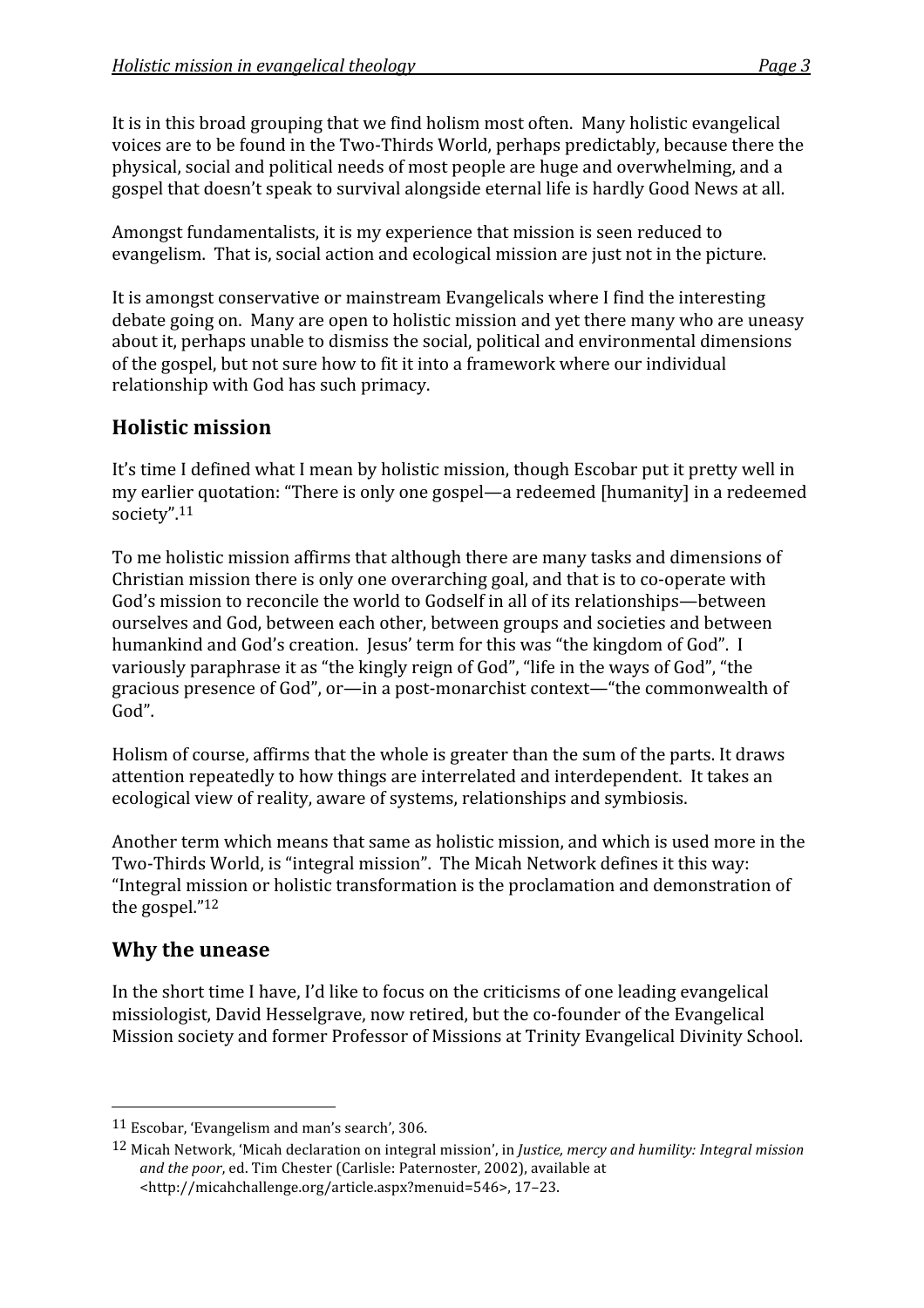In
the *Evangelical
Missions
Quarterly*in
1999
Hesselgrave
wrote
an
article
entitled "Redefining
holism".13

And
in
2005
he
published
a
book
called *Paradigms
in
conflict:
1o key
questions
in
mission
today*with
a
chapter
on
holism
and
prioritism.14

He advocates **prioritism**, which is the traditional view that "mission is primarily to make
disciples
of
all
nations.

Other
Christian
ministries
are
good
but
secondary
and supportive."<sup>15</sup> We can't feed the whole world but we can evangelise it, and that, he says, is the primary command of Jesus himself.<sup>16</sup> In Australia this position is most clearly advocated
by
the
Sydney
Anglican
Diocese,
which
recently
required
its
social
welfare arm,
Anglicare,
to
justify
its
role
in
the
mission
of
the
church.17

Hesselgrave
has
some
sympathy
towards
the
second
position,
which
he
calls "**restrained holism**". On this view, "mission is to minister to society and individuals socially and spiritually while giving a certain priority to evangelism".<sup>18</sup> This is clearly the Lausanne position. But he objects to John Stott selectively bringing to centre-stage passages
such
as
John
20:21
("As
the
Father
has
sent
me,
so
I
send
you")
and
pairing
it with Luke 4:16-20, which announces the mission of Jesus as bringing good news to the poor.19

Even
more
radical
in
Hesselgrave's
eyes
is
the
stronger
version
of
holism
to
be
found amongst Evangelicals, what he calls "**revisionist holism**". It says that mission is "to minister
to
society
and
individuals
without
dichotomizing
between
the
physical
and spiritual or the body and soul/spirit".<sup>20</sup> This type of holism sees evangelism and social action
as
different
but
"full
and
equal
partners"
in
mission.

John
Stott
has
moved
from
the
Lausanne
position
to
this
outlook
in
his
book *The*  Contemporary Christian: A Plea for Double Listening.<sup>21</sup> He argues strongly for mission as both
evangelism
and
social
engagement,
seen
as
natural
twins
or
as
two
sides
of
the same
coin.22
The
language
used
at
the
Lausanne‐sponsored
Consultation
on
the Relationship
Between
Evangelism
and
Social
Responsibility
in
Grand
Rapids
in
1982 was similar. The two are like the wings of a bird or the blades of a pair of scissors clearly
both
are
equal
partners.23

<sup>13</sup> David
J
Hesselgrave,
'Redefining
holism', *Evangelical
Missions
Quarterly*35.3
(July
1999),
278–284.

<sup>14</sup> David
J
Hesselgrave, *Paradigms
in
conflict:
Ten
key
questions
in
Christian
missions
today*(Grand
Rapids: Kregel,
2005),
117–139.

<sup>15</sup> Hesselgrave, *Paradigms
in
conflict*,
122.

<sup>16</sup> Hesselgrave,
'Redefining
holism',
284.

<sup>17</sup> Doug
Edmonds, *An
incarnational
agency
in
an
evangelical
world:
A
theological
consideration
of*  Anglicare's role in mission (Hobart: Anglicare Tasmania, n.d. (c. 2006)), available at <http://www.anglicare.asn.au/documents/TheRevdCanonDougEdmonds\_AtheologicalconsidofAngr oleinmission.pdf>

<sup>18</sup> Hesselgrave, *Paradigms
in
conflict*,
122.

<sup>19</sup> Hesselgrave, *Paradigms
in
conflict*,
121.

<sup>20</sup> Hesselgrave, *Paradigms
in
conflict*,
122.

<sup>21</sup> Stott, *The
contemporary
Christian*.

<sup>22</sup> Stott, *The
contemporary
Christian*,
354–35..

<sup>23</sup> *Evangelism
and
social
responsibility:
An
evangelical
commitment*,
Grand
Rapids
Report
No.21, Consultation on the Relationship between Evangelism and Social Responsibility (CRESR) (Wheaton, IL:
Lausanne
Committee
on
World
Evangelization
and
the
World
Evangelical
Fellowship,
1982).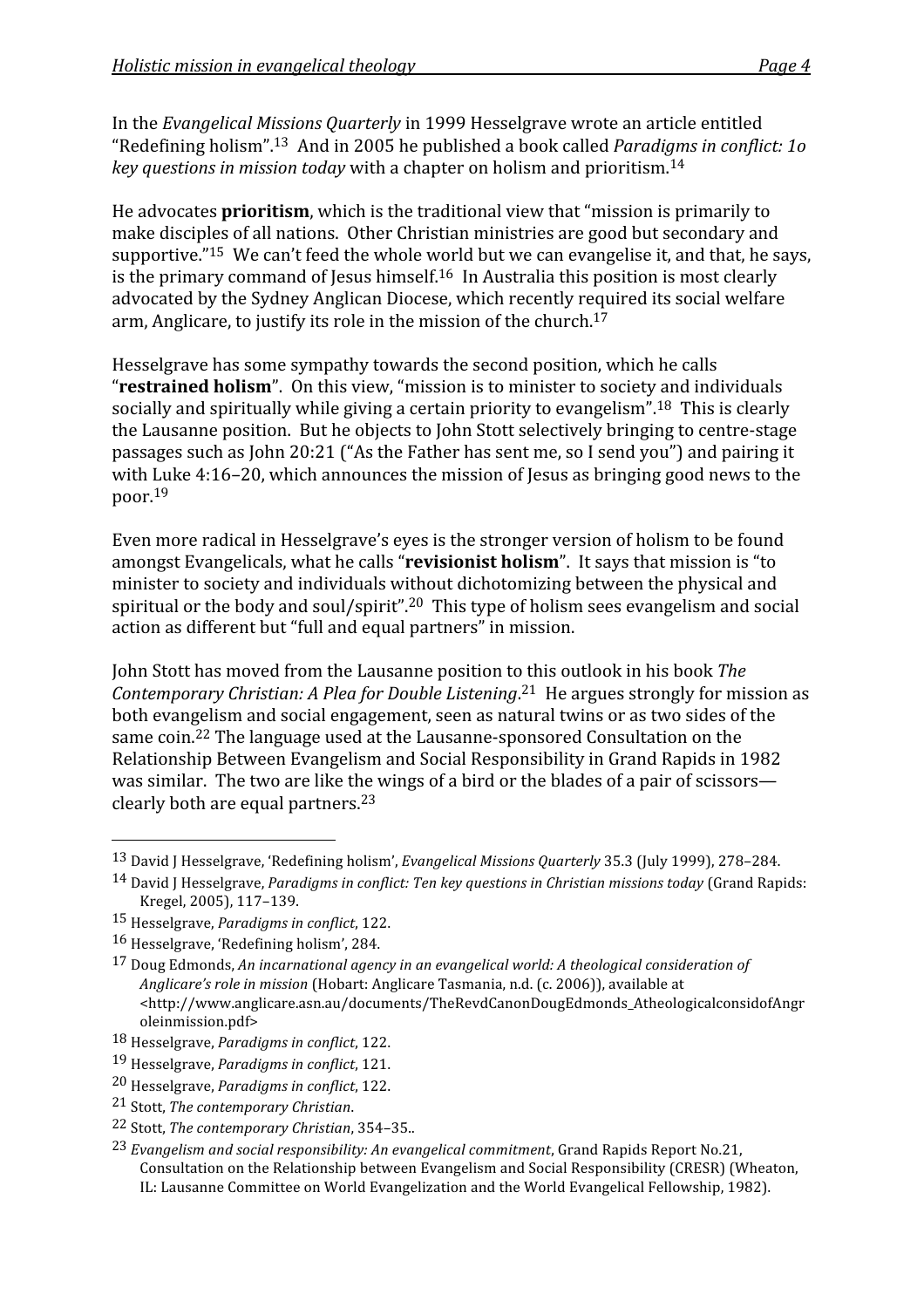Ronald Sider also holds to this position, saying that that evangelism and social action deserve
equal
energy
and
are
inseparable,
closely
intertwined
partners.24

I have great respect for this position, but go further than Stott or Sider. I actually think that
Hesselgrave
has
lumped
together
those
who
see
evangelism
and
social
concern
as two equal partners—which is not strictly holistic but still dichotomous, in my opinion and
those
who
are
genuinely
holistic,
who
see
mission
as
essentially
one
task,
that
of living into the kingly reign of God in every way.

Stott talks of two bird wings, or two blades of a pair of scissors, or two sides of a coin. I prefer
to
talk
in
terms
of
the
gospel
being
like
a
diamond,
with
an
inner
light
shining
out through
the
many
different
facets.

To talk of two things, for a start, is to leave out others things, such as our relationship to God's creation. Often we're not careful in our definition of seeking justice, too, and peacemaking
falls
off
the
table.

And
there
are
so
many
varieties
of
loving
our neighbour,
from
offering
a
cup
of
cold
water
(mercy)
to
offering
welfare
services
on
a regular
basis,
to
engaging
in
social
policy
reform,
to
calling
for
non‐violent
ways
to resolve
conflict,
to
advocating
large
scale
political
and
social
change.

I've
been
involved in
all
of
these
as
part
of
my
call
to
mission.

But genuine holism, in my mind, overcomes dichotomy and tries to see the whole more than
the
parts.

Bryant
Myers,
of
World
Vision
International,
write
a
response
to Hesselgrave in the *Evangelical Missions Quarterly* in 1999, and put it much better than I can:

Holistic
mission
is
a
frame
for
mission
that
refuses
the
dichotomy
between material
and
spiritual,
between
evangelism
and
social
action,
between
loving God and loving neighbor. Holistic mission is the life of Christians passionately pursuing
their
relationship
with
God
by
seeking
to
be
more
like
Christ,
and
who, because
of
their
life
in
Christ,
are
passionately
sharing
the
good
news
that through
Christ
anyone
can
be
restored
a
loving
relationship
with
God
and
can learn to love, not only their neighbor, but their enemy. This is what is meant by holistic mission as life, word, deed, and sign.<sup>25</sup>

The key for most missiologists who are committed to holistic mission is the kingdom of God. This is the broader context. This, as Lesslie Newbigin once put it, is "the new reality which the work of Christ has brought into being".<sup>26</sup> This is the vision of reconciled
and
renewed
relationships
in
all
dimensions,
even
perhaps
to
the
cosmic level. The role of Jesus Christ as God's Good News is central to this vision, but it spills out into a whole host of implications, which we only partly grasp and yet which we are privileged
to
explore.

<sup>&</sup>lt;sup>24</sup> Ronald J Sider, *Evangelism and social concern* (London: Hodder & Stoughton, 1993), 172, 175.

<sup>25</sup> Bryant
Myers,
'In
response:
Another
look
at
holism', *Evangelical
Missions
Quarterly*35.3
(July
1999), 286–287.

<sup>26</sup> Lesslie
Newbigin, *The
gospel
in
a
pluralist
society*(Grand
Rapids:
Eerdmans,
1989),
136.